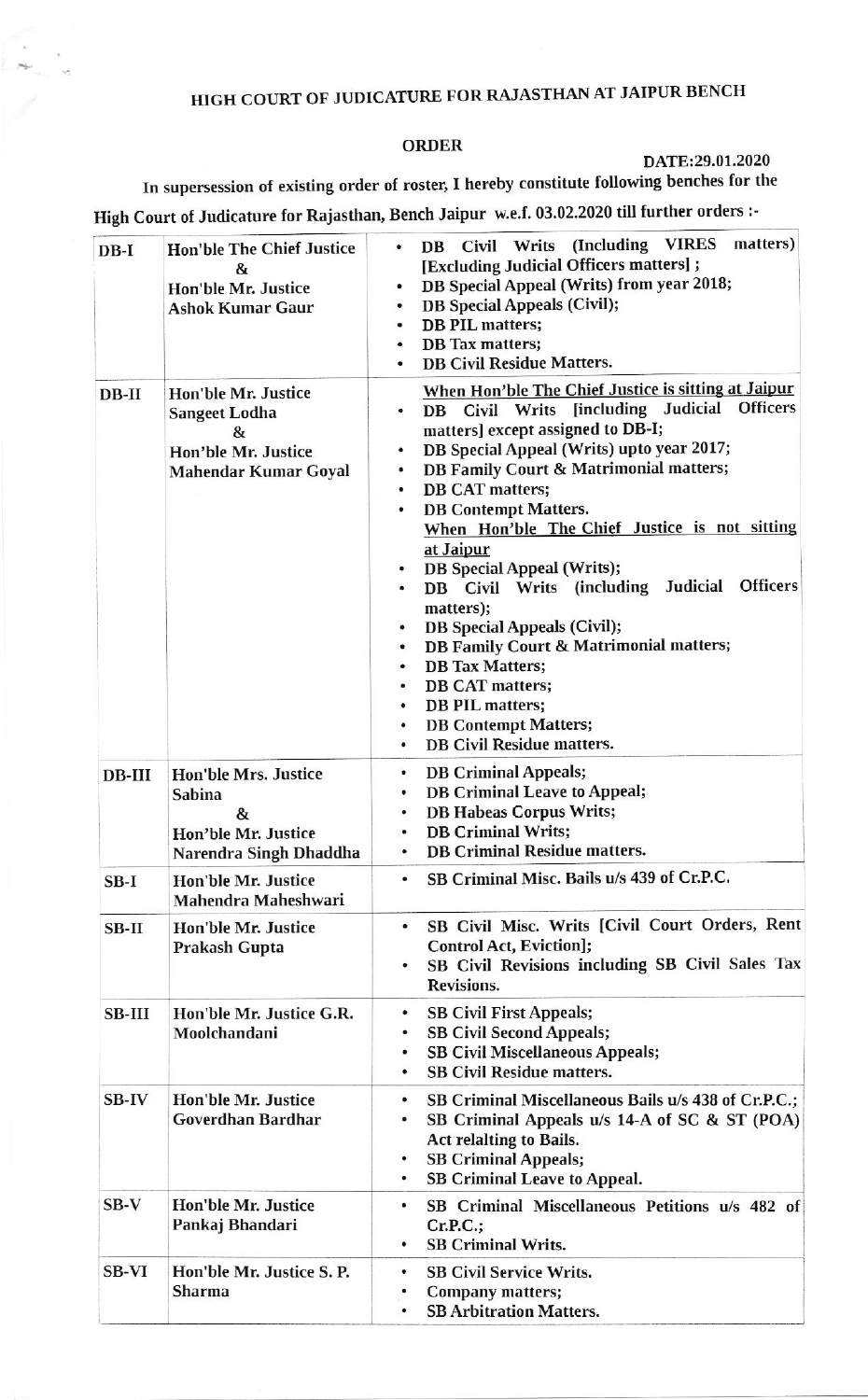| <b>SB-VII</b> | <b>Hon'ble Mr. Justice Ashok</b><br><b>Kumar Gaur</b>          | When Hon'ble The Chief Justice is not sitting at<br><b>Jaipur</b><br>SB Civil Misc. Writs [Transport matters; Election<br>۰<br>Academic & Admission<br>matters;<br>matters;<br>Panchayat Act; Electricity matters; Muncipalties<br>Act; UIT Act; Housing Board; Agricultural<br>Produce marketing Act; Indian Stamps Act].                                                                                                                                                                                                                                                                                                                                                                                                                                                                                |
|---------------|----------------------------------------------------------------|-----------------------------------------------------------------------------------------------------------------------------------------------------------------------------------------------------------------------------------------------------------------------------------------------------------------------------------------------------------------------------------------------------------------------------------------------------------------------------------------------------------------------------------------------------------------------------------------------------------------------------------------------------------------------------------------------------------------------------------------------------------------------------------------------------------|
|               | <b>SB-VIII   Hon'ble Mr. Justice</b><br><b>Inderjeet Singh</b> | When Hon'ble The Chief Justice is sitting at Jaipur<br>SB Civil Misc. Writs [Mines & Minerals; Land<br>$\bullet$<br>Acquisition; Land Revenue & Tenancy; Board of<br>Revenue; Wakf Matters; Colonisation; JDA;<br>Transport matters; Election matters; Academic &<br>Admission matters; Panchayat Act; Electricity<br>matters; Muncipalties Act; UIT Act; Housing<br>Board; Agricultural Produce marketing Act;<br>Indian Stamps Act and all residue matters];<br><b>SB Civil Contempt matters;</b><br>When Hon'ble The Chief Justice is not sitting at<br><b>Jaipur</b><br>SB Civil Misc. Writs [Mines & Minerals; Land<br>$\bullet$<br>Acquisition; Land Revenue & Tenancy; Board of<br>Revenue; Wakf Matters; Colonisation; JDA and all<br>residue matters];<br><b>SB Civil Contempt matters.</b><br>٠ |
| $SB-IX$       | Hon'ble Mr. Justice Abhay<br>Chaturvedi                        | <b>SB Criminal Revision;</b><br>٠<br><b>SB Criminal Residue Matters.</b>                                                                                                                                                                                                                                                                                                                                                                                                                                                                                                                                                                                                                                                                                                                                  |

 $\overline{\phantom{a}}$  $\sim$ 

**CHIEF JUSTICE**